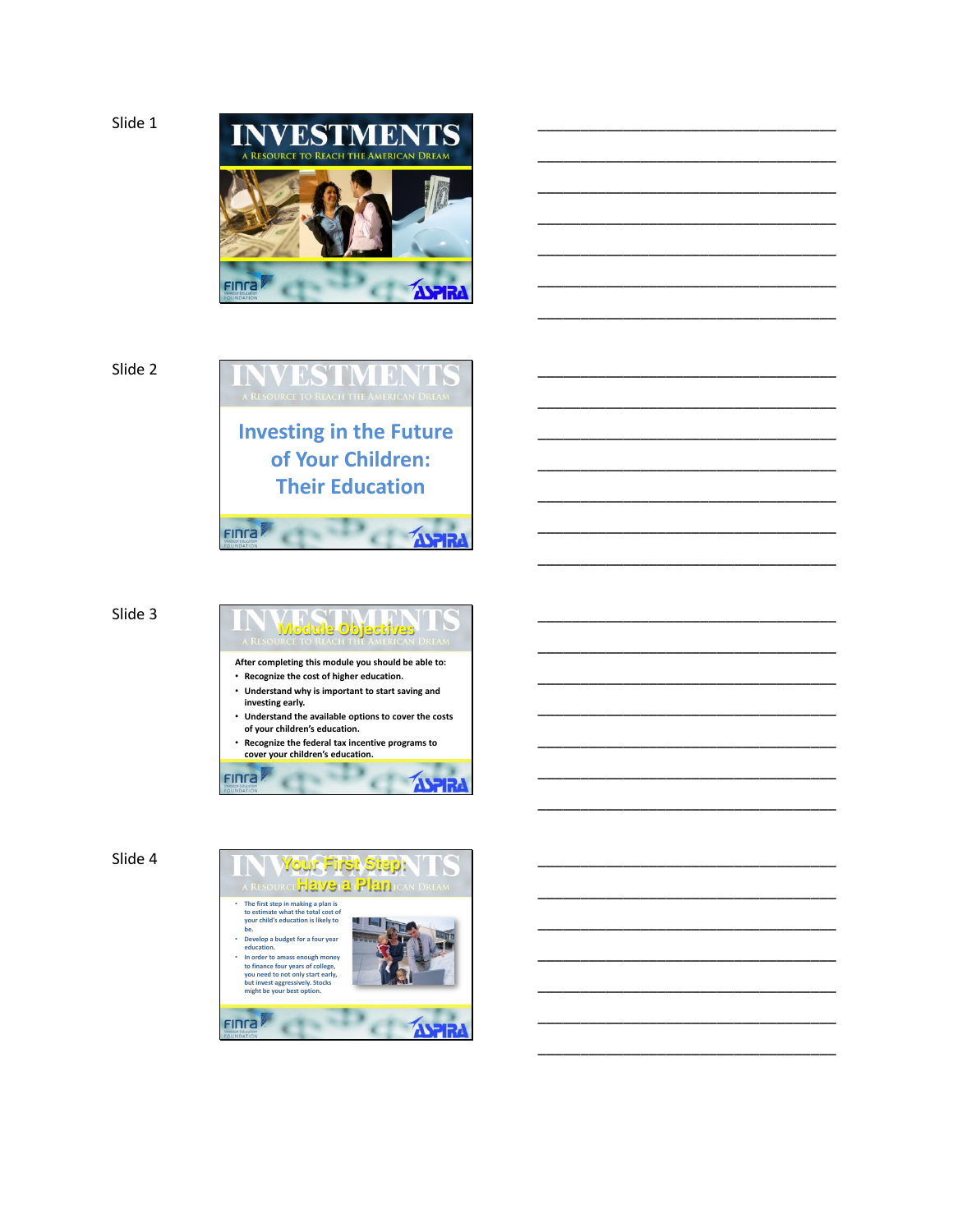Slide 5



\_\_\_\_\_\_\_\_\_\_\_\_\_\_\_\_\_\_\_\_\_\_\_\_\_\_\_\_\_\_\_\_\_\_\_

\_\_\_\_\_\_\_\_\_\_\_\_\_\_\_\_\_\_\_\_\_\_\_\_\_\_\_\_\_\_\_\_\_\_\_

\_\_\_\_\_\_\_\_\_\_\_\_\_\_\_\_\_\_\_\_\_\_\_\_\_\_\_\_\_\_\_\_\_\_\_

\_\_\_\_\_\_\_\_\_\_\_\_\_\_\_\_\_\_\_\_\_\_\_\_\_\_\_\_\_\_\_\_\_\_\_

\_\_\_\_\_\_\_\_\_\_\_\_\_\_\_\_\_\_\_\_\_\_\_\_\_\_\_\_\_\_\_\_\_\_\_

\_\_\_\_\_\_\_\_\_\_\_\_\_\_\_\_\_\_\_\_\_\_\_\_\_\_\_\_\_\_\_\_\_\_\_

\_\_\_\_\_\_\_\_\_\_\_\_\_\_\_\_\_\_\_\_\_\_\_\_\_\_\_\_\_\_\_\_\_\_\_

\_\_\_\_\_\_\_\_\_\_\_\_\_\_\_\_\_\_\_\_\_\_\_\_\_\_\_\_\_\_\_\_\_\_\_

\_\_\_\_\_\_\_\_\_\_\_\_\_\_\_\_\_\_\_\_\_\_\_\_\_\_\_\_\_\_\_\_\_\_\_

\_\_\_\_\_\_\_\_\_\_\_\_\_\_\_\_\_\_\_\_\_\_\_\_\_\_\_\_\_\_\_\_\_\_\_

\_\_\_\_\_\_\_\_\_\_\_\_\_\_\_\_\_\_\_\_\_\_\_\_\_\_\_\_\_\_\_\_\_\_\_

\_\_\_\_\_\_\_\_\_\_\_\_\_\_\_\_\_\_\_\_\_\_\_\_\_\_\_\_\_\_\_\_\_\_\_

\_\_\_\_\_\_\_\_\_\_\_\_\_\_\_\_\_\_\_\_\_\_\_\_\_\_\_\_\_\_\_\_\_\_\_

\_\_\_\_\_\_\_\_\_\_\_\_\_\_\_\_\_\_\_\_\_\_\_\_\_\_\_\_\_\_\_\_\_\_\_

\_\_\_\_\_\_\_\_\_\_\_\_\_\_\_\_\_\_\_\_\_\_\_\_\_\_\_\_\_\_\_\_\_\_\_

\_\_\_\_\_\_\_\_\_\_\_\_\_\_\_\_\_\_\_\_\_\_\_\_\_\_\_\_\_\_\_\_\_\_\_

\_\_\_\_\_\_\_\_\_\_\_\_\_\_\_\_\_\_\_\_\_\_\_\_\_\_\_\_\_\_\_\_\_\_\_

\_\_\_\_\_\_\_\_\_\_\_\_\_\_\_\_\_\_\_\_\_\_\_\_\_\_\_\_\_\_\_\_\_\_\_

\_\_\_\_\_\_\_\_\_\_\_\_\_\_\_\_\_\_\_\_\_\_\_\_\_\_\_\_\_\_\_\_\_\_\_

\_\_\_\_\_\_\_\_\_\_\_\_\_\_\_\_\_\_\_\_\_\_\_\_\_\_\_\_\_\_\_\_\_\_\_

\_\_\_\_\_\_\_\_\_\_\_\_\_\_\_\_\_\_\_\_\_\_\_\_\_\_\_\_\_\_\_\_\_\_\_

\_\_\_\_\_\_\_\_\_\_\_\_\_\_\_\_\_\_\_\_\_\_\_\_\_\_\_\_\_\_\_\_\_\_\_

\_\_\_\_\_\_\_\_\_\_\_\_\_\_\_\_\_\_\_\_\_\_\_\_\_\_\_\_\_\_\_\_\_\_\_

\_\_\_\_\_\_\_\_\_\_\_\_\_\_\_\_\_\_\_\_\_\_\_\_\_\_\_\_\_\_\_\_\_\_\_

\_\_\_\_\_\_\_\_\_\_\_\_\_\_\_\_\_\_\_\_\_\_\_\_\_\_\_\_\_\_\_\_\_\_\_

\_\_\_\_\_\_\_\_\_\_\_\_\_\_\_\_\_\_\_\_\_\_\_\_\_\_\_\_\_\_\_\_\_\_\_

\_\_\_\_\_\_\_\_\_\_\_\_\_\_\_\_\_\_\_\_\_\_\_\_\_\_\_\_\_\_\_\_\_\_\_

\_\_\_\_\_\_\_\_\_\_\_\_\_\_\_\_\_\_\_\_\_\_\_\_\_\_\_\_\_\_\_\_\_\_\_

Slide 6







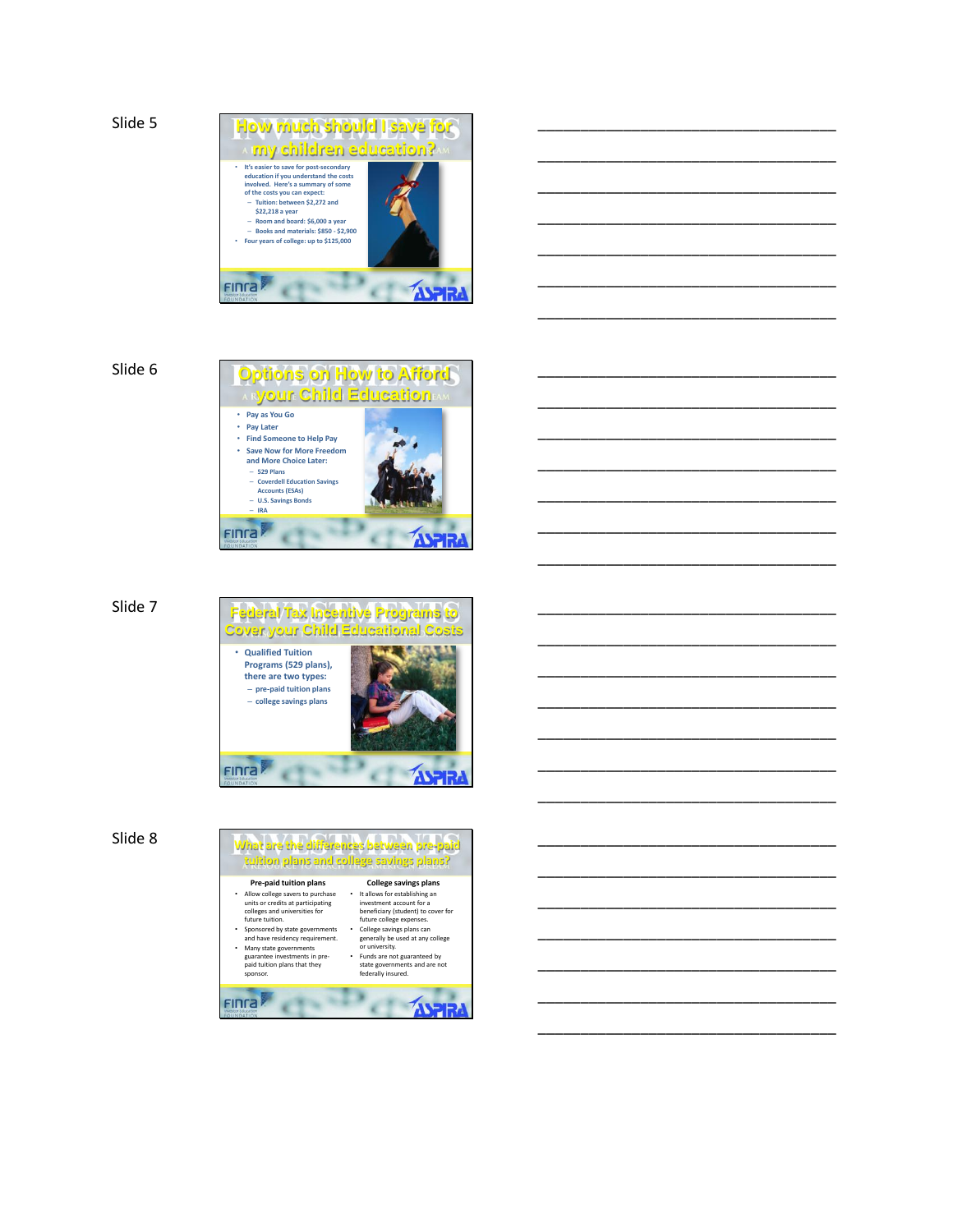

\_\_\_\_\_\_\_\_\_\_\_\_\_\_\_\_\_\_\_\_\_\_\_\_\_\_\_\_\_\_\_\_\_\_\_

\_\_\_\_\_\_\_\_\_\_\_\_\_\_\_\_\_\_\_\_\_\_\_\_\_\_\_\_\_\_\_\_\_\_\_

**program.**

Finra

 $d \cdot D$ 

**EXAMPLE**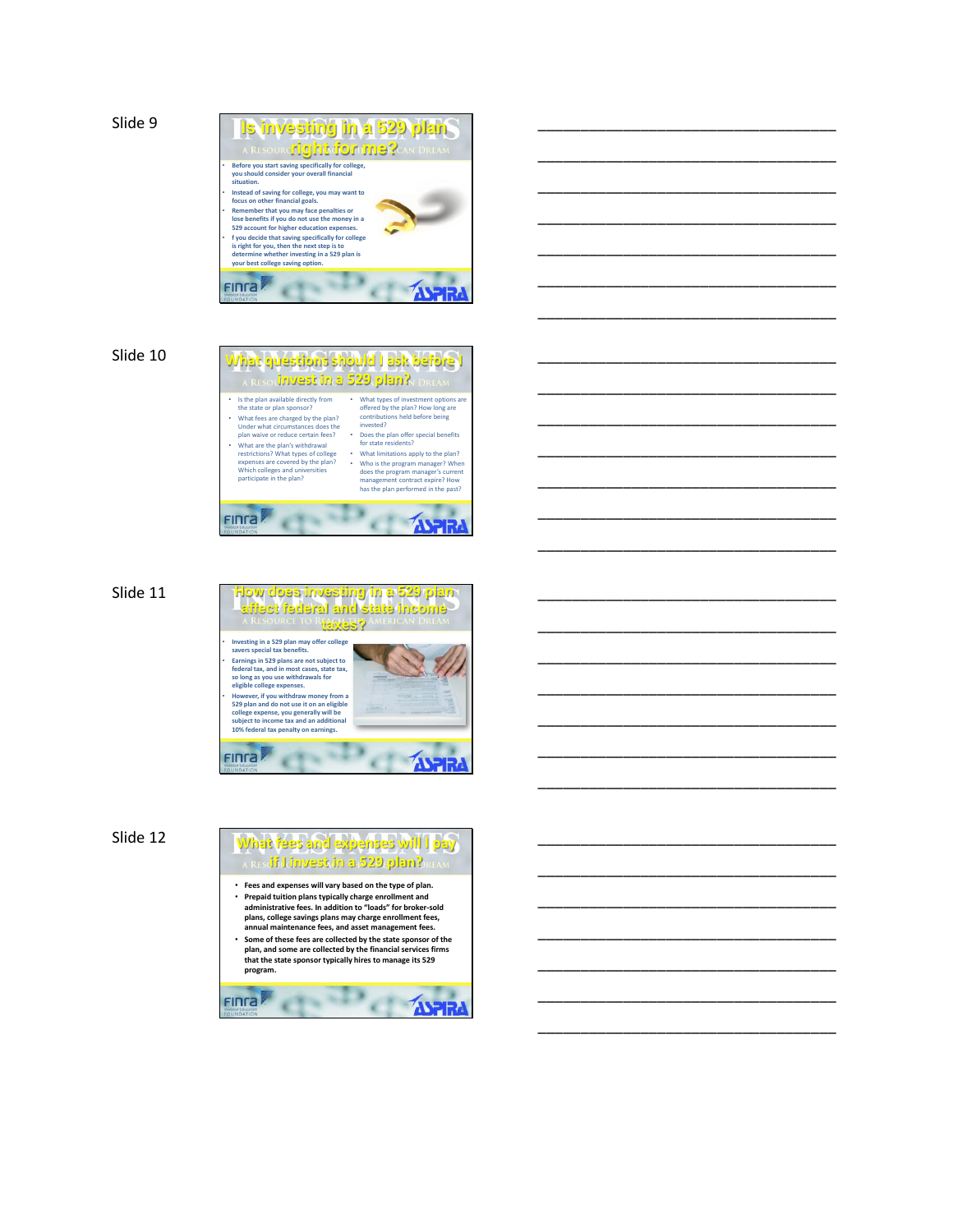```
Slide 13
```


\_\_\_\_\_\_\_\_\_\_\_\_\_\_\_\_\_\_\_\_\_\_\_\_\_\_\_\_\_\_\_\_\_\_\_

\_\_\_\_\_\_\_\_\_\_\_\_\_\_\_\_\_\_\_\_\_\_\_\_\_\_\_\_\_\_\_\_\_\_\_

\_\_\_\_\_\_\_\_\_\_\_\_\_\_\_\_\_\_\_\_\_\_\_\_\_\_\_\_\_\_\_\_\_\_\_

\_\_\_\_\_\_\_\_\_\_\_\_\_\_\_\_\_\_\_\_\_\_\_\_\_\_\_\_\_\_\_\_\_\_\_

\_\_\_\_\_\_\_\_\_\_\_\_\_\_\_\_\_\_\_\_\_\_\_\_\_\_\_\_\_\_\_\_\_\_\_

\_\_\_\_\_\_\_\_\_\_\_\_\_\_\_\_\_\_\_\_\_\_\_\_\_\_\_\_\_\_\_\_\_\_\_

\_\_\_\_\_\_\_\_\_\_\_\_\_\_\_\_\_\_\_\_\_\_\_\_\_\_\_\_\_\_\_\_\_\_\_

\_\_\_\_\_\_\_\_\_\_\_\_\_\_\_\_\_\_\_\_\_\_\_\_\_\_\_\_\_\_\_\_\_\_\_

\_\_\_\_\_\_\_\_\_\_\_\_\_\_\_\_\_\_\_\_\_\_\_\_\_\_\_\_\_\_\_\_\_\_\_

\_\_\_\_\_\_\_\_\_\_\_\_\_\_\_\_\_\_\_\_\_\_\_\_\_\_\_\_\_\_\_\_\_\_\_

\_\_\_\_\_\_\_\_\_\_\_\_\_\_\_\_\_\_\_\_\_\_\_\_\_\_\_\_\_\_\_\_\_\_\_

\_\_\_\_\_\_\_\_\_\_\_\_\_\_\_\_\_\_\_\_\_\_\_\_\_\_\_\_\_\_\_\_\_\_\_

\_\_\_\_\_\_\_\_\_\_\_\_\_\_\_\_\_\_\_\_\_\_\_\_\_\_\_\_\_\_\_\_\_\_\_

\_\_\_\_\_\_\_\_\_\_\_\_\_\_\_\_\_\_\_\_\_\_\_\_\_\_\_\_\_\_\_\_\_\_\_

\_\_\_\_\_\_\_\_\_\_\_\_\_\_\_\_\_\_\_\_\_\_\_\_\_\_\_\_\_\_\_\_\_\_\_

\_\_\_\_\_\_\_\_\_\_\_\_\_\_\_\_\_\_\_\_\_\_\_\_\_\_\_\_\_\_\_\_\_\_\_

\_\_\_\_\_\_\_\_\_\_\_\_\_\_\_\_\_\_\_\_\_\_\_\_\_\_\_\_\_\_\_\_\_\_\_

\_\_\_\_\_\_\_\_\_\_\_\_\_\_\_\_\_\_\_\_\_\_\_\_\_\_\_\_\_\_\_\_\_\_\_

\_\_\_\_\_\_\_\_\_\_\_\_\_\_\_\_\_\_\_\_\_\_\_\_\_\_\_\_\_\_\_\_\_\_\_

\_\_\_\_\_\_\_\_\_\_\_\_\_\_\_\_\_\_\_\_\_\_\_\_\_\_\_\_\_\_\_\_\_\_\_

\_\_\_\_\_\_\_\_\_\_\_\_\_\_\_\_\_\_\_\_\_\_\_\_\_\_\_\_\_\_\_\_\_\_\_

\_\_\_\_\_\_\_\_\_\_\_\_\_\_\_\_\_\_\_\_\_\_\_\_\_\_\_\_\_\_\_\_\_\_\_

\_\_\_\_\_\_\_\_\_\_\_\_\_\_\_\_\_\_\_\_\_\_\_\_\_\_\_\_\_\_\_\_\_\_\_

\_\_\_\_\_\_\_\_\_\_\_\_\_\_\_\_\_\_\_\_\_\_\_\_\_\_\_\_\_\_\_\_\_\_\_

\_\_\_\_\_\_\_\_\_\_\_\_\_\_\_\_\_\_\_\_\_\_\_\_\_\_\_\_\_\_\_\_\_\_\_

\_\_\_\_\_\_\_\_\_\_\_\_\_\_\_\_\_\_\_\_\_\_\_\_\_\_\_\_\_\_\_\_\_\_\_

\_\_\_\_\_\_\_\_\_\_\_\_\_\_\_\_\_\_\_\_\_\_\_\_\_\_\_\_\_\_\_\_\_\_\_

#### Slide 14

## **Is there any way to purchase a 529 plan but avoid some of the extra fees?**

• *Direct-Sold College Savings Plans***. States offer college savings plans through which residents and, in many cases, non-residents can invest without paying a "load," or sales fee. This type of plan, which you can buy directly from the plan's sponsor or program manager without the assistance of a broker.**

FIN<sub>ra</sub>

## $S$  *R* **b a**



Slide 16 **Does investing in a 529 plan** 

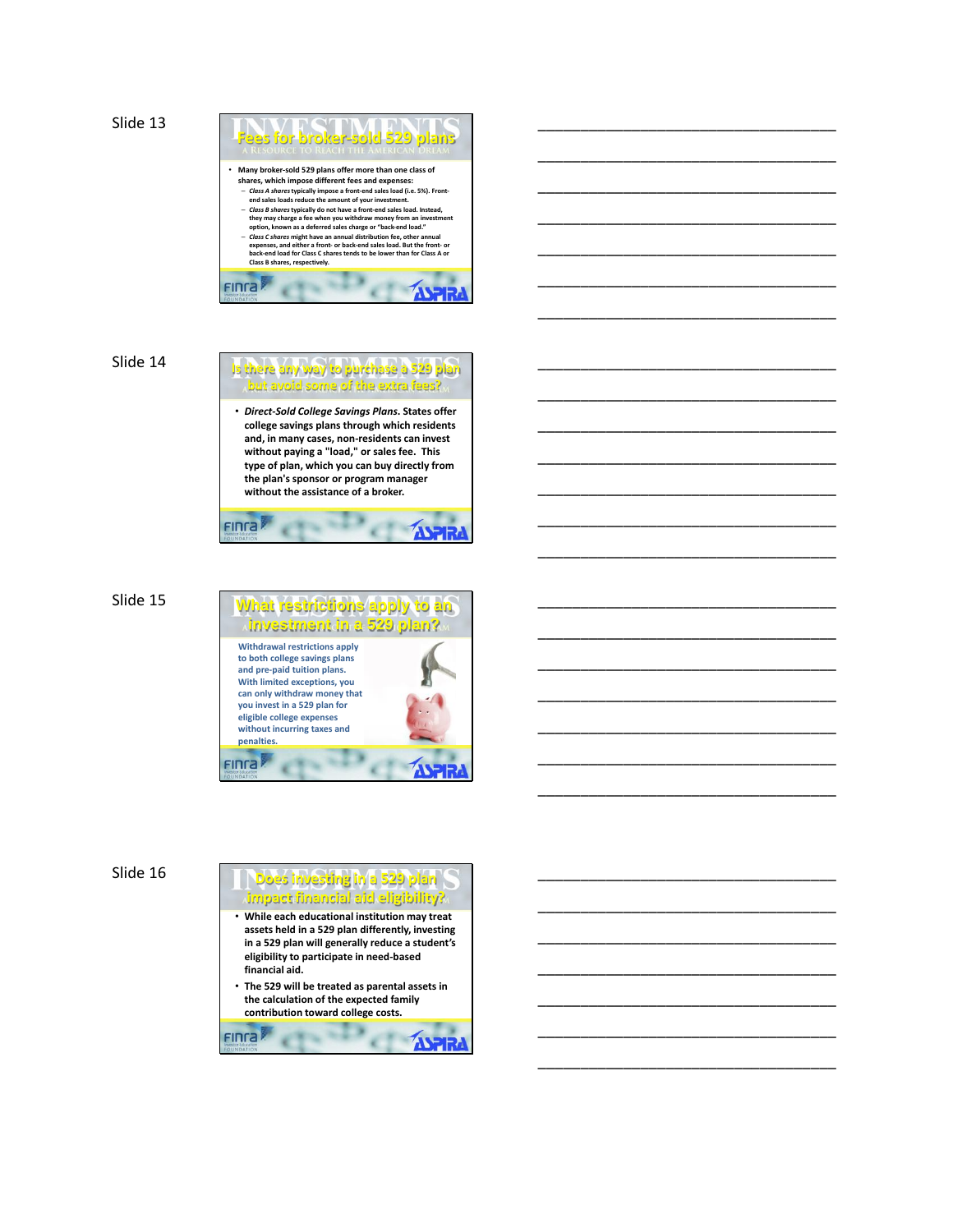```
Slide 17
```


\_\_\_\_\_\_\_\_\_\_\_\_\_\_\_\_\_\_\_\_\_\_\_\_\_\_\_\_\_\_\_\_\_\_\_

\_\_\_\_\_\_\_\_\_\_\_\_\_\_\_\_\_\_\_\_\_\_\_\_\_\_\_\_\_\_\_\_\_\_\_

\_\_\_\_\_\_\_\_\_\_\_\_\_\_\_\_\_\_\_\_\_\_\_\_\_\_\_\_\_\_\_\_\_\_\_

\_\_\_\_\_\_\_\_\_\_\_\_\_\_\_\_\_\_\_\_\_\_\_\_\_\_\_\_\_\_\_\_\_\_\_

\_\_\_\_\_\_\_\_\_\_\_\_\_\_\_\_\_\_\_\_\_\_\_\_\_\_\_\_\_\_\_\_\_\_\_

\_\_\_\_\_\_\_\_\_\_\_\_\_\_\_\_\_\_\_\_\_\_\_\_\_\_\_\_\_\_\_\_\_\_\_

\_\_\_\_\_\_\_\_\_\_\_\_\_\_\_\_\_\_\_\_\_\_\_\_\_\_\_\_\_\_\_\_\_\_\_

\_\_\_\_\_\_\_\_\_\_\_\_\_\_\_\_\_\_\_\_\_\_\_\_\_\_\_\_\_\_\_\_\_\_\_

\_\_\_\_\_\_\_\_\_\_\_\_\_\_\_\_\_\_\_\_\_\_\_\_\_\_\_\_\_\_\_\_\_\_\_

\_\_\_\_\_\_\_\_\_\_\_\_\_\_\_\_\_\_\_\_\_\_\_\_\_\_\_\_\_\_\_\_\_\_\_

\_\_\_\_\_\_\_\_\_\_\_\_\_\_\_\_\_\_\_\_\_\_\_\_\_\_\_\_\_\_\_\_\_\_\_

\_\_\_\_\_\_\_\_\_\_\_\_\_\_\_\_\_\_\_\_\_\_\_\_\_\_\_\_\_\_\_\_\_\_\_

\_\_\_\_\_\_\_\_\_\_\_\_\_\_\_\_\_\_\_\_\_\_\_\_\_\_\_\_\_\_\_\_\_\_\_

\_\_\_\_\_\_\_\_\_\_\_\_\_\_\_\_\_\_\_\_\_\_\_\_\_\_\_\_\_\_\_\_\_\_\_

\_\_\_\_\_\_\_\_\_\_\_\_\_\_\_\_\_\_\_\_\_\_\_\_\_\_\_\_\_\_\_\_\_\_\_

\_\_\_\_\_\_\_\_\_\_\_\_\_\_\_\_\_\_\_\_\_\_\_\_\_\_\_\_\_\_\_\_\_\_\_

\_\_\_\_\_\_\_\_\_\_\_\_\_\_\_\_\_\_\_\_\_\_\_\_\_\_\_\_\_\_\_\_\_\_\_

\_\_\_\_\_\_\_\_\_\_\_\_\_\_\_\_\_\_\_\_\_\_\_\_\_\_\_\_\_\_\_\_\_\_\_

\_\_\_\_\_\_\_\_\_\_\_\_\_\_\_\_\_\_\_\_\_\_\_\_\_\_\_\_\_\_\_\_\_\_\_

\_\_\_\_\_\_\_\_\_\_\_\_\_\_\_\_\_\_\_\_\_\_\_\_\_\_\_\_\_\_\_\_\_\_\_

\_\_\_\_\_\_\_\_\_\_\_\_\_\_\_\_\_\_\_\_\_\_\_\_\_\_\_\_\_\_\_\_\_\_\_

\_\_\_\_\_\_\_\_\_\_\_\_\_\_\_\_\_\_\_\_\_\_\_\_\_\_\_\_\_\_\_\_\_\_\_

\_\_\_\_\_\_\_\_\_\_\_\_\_\_\_\_\_\_\_\_\_\_\_\_\_\_\_\_\_\_\_\_\_\_\_

\_\_\_\_\_\_\_\_\_\_\_\_\_\_\_\_\_\_\_\_\_\_\_\_\_\_\_\_\_\_\_\_\_\_\_

\_\_\_\_\_\_\_\_\_\_\_\_\_\_\_\_\_\_\_\_\_\_\_\_\_\_\_\_\_\_\_\_\_\_\_

\_\_\_\_\_\_\_\_\_\_\_\_\_\_\_\_\_\_\_\_\_\_\_\_\_\_\_\_\_\_\_\_\_\_\_

\_\_\_\_\_\_\_\_\_\_\_\_\_\_\_\_\_\_\_\_\_\_\_\_\_\_\_\_\_\_\_\_\_\_\_

## Slide 18

- **Coverdell Education Savings Accounts (2)**
- **Rollovers: Coverdell accounts may be rolled over to the Coverdell account of a family member of the previous beneficiary. Income Phase outs: Contributions are phased out for incomes between**
- **\$95,000 and \$110,000 (single filers) or \$190,000 and \$220,000 (married filing jointly).**
- **Corporations May Contribute: Corporations, including tax-exempt organizations, may contribute to an individual's Coverdell account, regardless of income level.**
- **Contributions in Cash: Contributions must be in the form of cash. Contributions of stocks, bonds, and other savings vehicles are not permitted.**

d<sup>-D</sup>

Finra

Slide 19

## **Coverdell Education Savings Accounts (3)** • **Investment Restrictions: No part of trust assets may be invested in life insurance contracts.**  • **Exceptions: There are no age limits for special needs beneficiaries.**  • Financial Aid Impact: Treated as an asset of the account owner. If the account<br>owner is the student, this has a high impact on financial aid eligibility.<br>• Income Tax Implications: Contributions are not deductible on fe

 $\Delta H$ 

- 
- **income tax, but earnings accumulate tax-free. Estate Tax Implications: Contributions are removed from the donor's gross**
- **estate but included in the beneficiary's gross estate.**  • Qualified Expenses: Primary, secondary, and postsecondary education<br>expenses, including tuition, fees, tutoring, books, supplies, related equipment,<br>room and board, uniforms, transportation and computers.
- **ASTR FINGA** ×  $\epsilon$

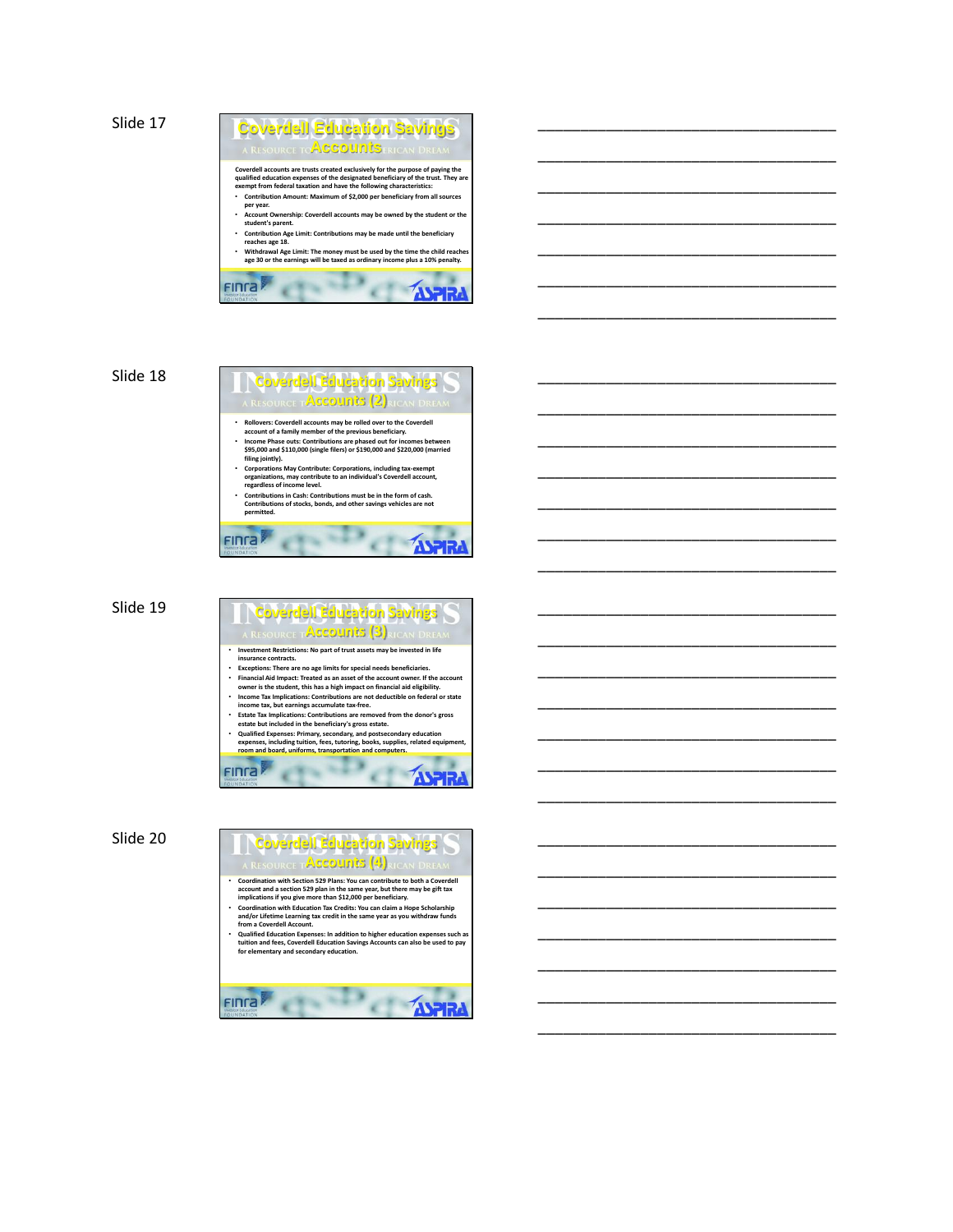

\_\_\_\_\_\_\_\_\_\_\_\_\_\_\_\_\_\_\_\_\_\_\_\_\_\_\_\_\_\_\_\_\_\_\_

\_\_\_\_\_\_\_\_\_\_\_\_\_\_\_\_\_\_\_\_\_\_\_\_\_\_\_\_\_\_\_\_\_\_\_

\_\_\_\_\_\_\_\_\_\_\_\_\_\_\_\_\_\_\_\_\_\_\_\_\_\_\_\_\_\_\_\_\_\_\_

\_\_\_\_\_\_\_\_\_\_\_\_\_\_\_\_\_\_\_\_\_\_\_\_\_\_\_\_\_\_\_\_\_\_\_

\_\_\_\_\_\_\_\_\_\_\_\_\_\_\_\_\_\_\_\_\_\_\_\_\_\_\_\_\_\_\_\_\_\_\_

\_\_\_\_\_\_\_\_\_\_\_\_\_\_\_\_\_\_\_\_\_\_\_\_\_\_\_\_\_\_\_\_\_\_\_

\_\_\_\_\_\_\_\_\_\_\_\_\_\_\_\_\_\_\_\_\_\_\_\_\_\_\_\_\_\_\_\_\_\_\_

\_\_\_\_\_\_\_\_\_\_\_\_\_\_\_\_\_\_\_\_\_\_\_\_\_\_\_\_\_\_\_\_\_\_\_

\_\_\_\_\_\_\_\_\_\_\_\_\_\_\_\_\_\_\_\_\_\_\_\_\_\_\_\_\_\_\_\_\_\_\_

\_\_\_\_\_\_\_\_\_\_\_\_\_\_\_\_\_\_\_\_\_\_\_\_\_\_\_\_\_\_\_\_\_\_\_

\_\_\_\_\_\_\_\_\_\_\_\_\_\_\_\_\_\_\_\_\_\_\_\_\_\_\_\_\_\_\_\_\_\_\_

\_\_\_\_\_\_\_\_\_\_\_\_\_\_\_\_\_\_\_\_\_\_\_\_\_\_\_\_\_\_\_\_\_\_\_

\_\_\_\_\_\_\_\_\_\_\_\_\_\_\_\_\_\_\_\_\_\_\_\_\_\_\_\_\_\_\_\_\_\_\_

\_\_\_\_\_\_\_\_\_\_\_\_\_\_\_\_\_\_\_\_\_\_\_\_\_\_\_\_\_\_\_\_\_\_\_

\_\_\_\_\_\_\_\_\_\_\_\_\_\_\_\_\_\_\_\_\_\_\_\_\_\_\_\_\_\_\_\_\_\_\_

\_\_\_\_\_\_\_\_\_\_\_\_\_\_\_\_\_\_\_\_\_\_\_\_\_\_\_\_\_\_\_\_\_\_\_

\_\_\_\_\_\_\_\_\_\_\_\_\_\_\_\_\_\_\_\_\_\_\_\_\_\_\_\_\_\_\_\_\_\_\_

\_\_\_\_\_\_\_\_\_\_\_\_\_\_\_\_\_\_\_\_\_\_\_\_\_\_\_\_\_\_\_\_\_\_\_

\_\_\_\_\_\_\_\_\_\_\_\_\_\_\_\_\_\_\_\_\_\_\_\_\_\_\_\_\_\_\_\_\_\_\_

\_\_\_\_\_\_\_\_\_\_\_\_\_\_\_\_\_\_\_\_\_\_\_\_\_\_\_\_\_\_\_\_\_\_\_

\_\_\_\_\_\_\_\_\_\_\_\_\_\_\_\_\_\_\_\_\_\_\_\_\_\_\_\_\_\_\_\_\_\_\_

\_\_\_\_\_\_\_\_\_\_\_\_\_\_\_\_\_\_\_\_\_\_\_\_\_\_\_\_\_\_\_\_\_\_\_

\_\_\_\_\_\_\_\_\_\_\_\_\_\_\_\_\_\_\_\_\_\_\_\_\_\_\_\_\_\_\_\_\_\_\_

\_\_\_\_\_\_\_\_\_\_\_\_\_\_\_\_\_\_\_\_\_\_\_\_\_\_\_\_\_\_\_\_\_\_\_

\_\_\_\_\_\_\_\_\_\_\_\_\_\_\_\_\_\_\_\_\_\_\_\_\_\_\_\_\_\_\_\_\_\_\_

\_\_\_\_\_\_\_\_\_\_\_\_\_\_\_\_\_\_\_\_\_\_\_\_\_\_\_\_\_\_\_\_\_\_\_

\_\_\_\_\_\_\_\_\_\_\_\_\_\_\_\_\_\_\_\_\_\_\_\_\_\_\_\_\_\_\_\_\_\_\_

Slide 22



Slide 23